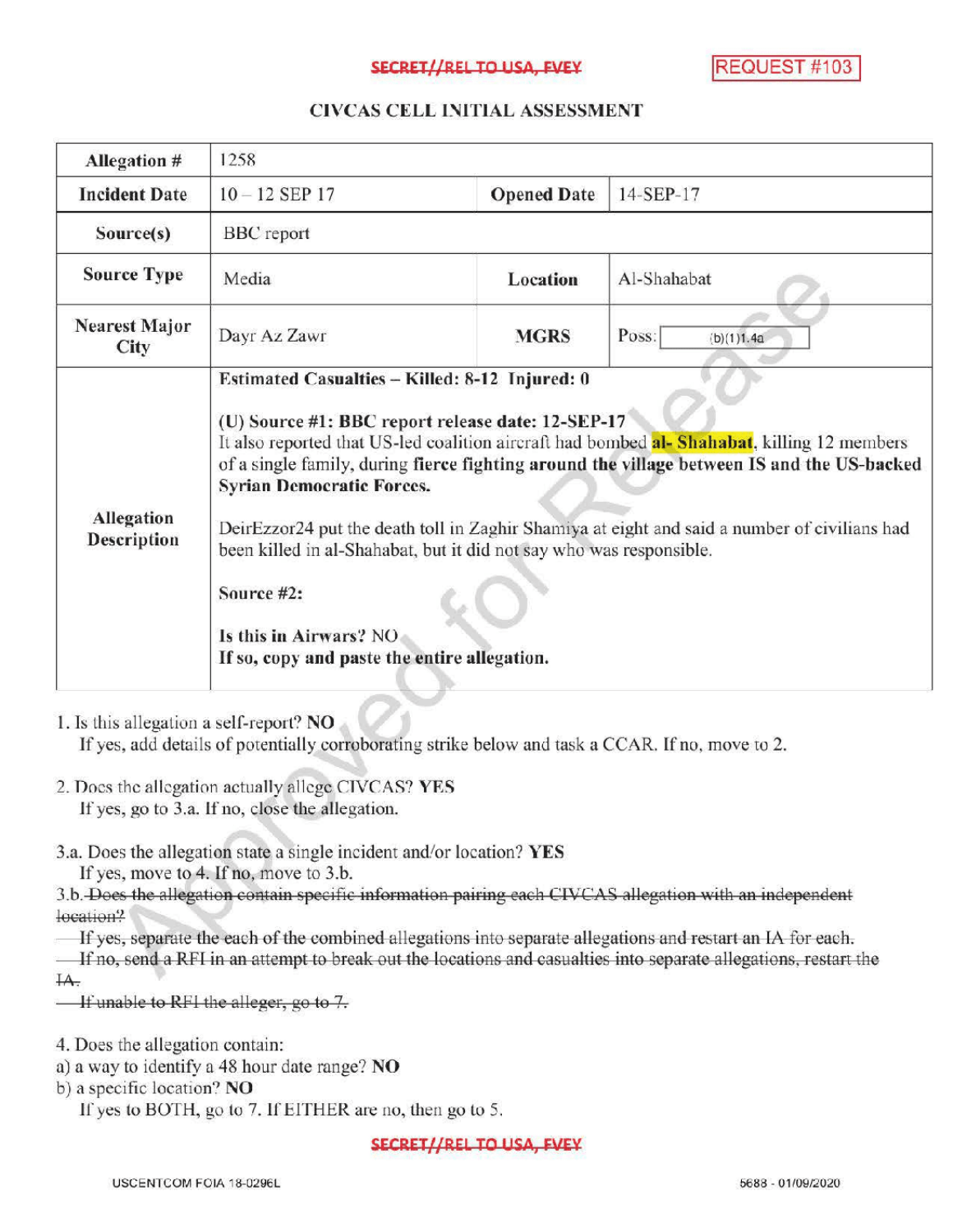## SECRET//REL TO USA, FVEY

5. Does the allegation contain:

a) <sup>a</sup> way to identify a 48 hour date range? NO

b) a specific time of day or timeframe?  $NO$ 

c) a general location? YES

If yes to ALL three, then go to  $7$ . If ANY are no, go to  $6$ .

6. Does the allegation contain:

a) Video or photo evidence of CIVCAS that can be used to narrow the date/time or location of the allegation? NO

If yes, go to  $7.$  If no, go to  $6.b$ .

- b) Are there at least two corroborating sources (total of 3) that independently reported the allegation? NO If yes, go to  $7.$  If no, go to 6.c.
- c) Any high quality sources? YES If yes, go to  $7.$  If no, go to  $6.d.$

d) Specific facts that warrant <sup>a</sup> search for strikes?

Ifyes, go to 7. If no, close the allegation.

7.a. Does the allegation contain sufficient information on the time, location and details to conduct a search for strikes? NO

If yes, go to  $8$ . If no, go to  $7.b$ .

7.b. Explain in detail why there is insufficient information on the time, location, and details to conduct a search for strikes.

8. Are there any potentially corroborating strikes? NO, Searched <sup>a</sup> <sup>4</sup> day range because the time and day of the allegation is not specified or known. No potentially corroboratinglocations match where we conducted strikes.

AMPLIFYING INFORMATION: I located all strikes IVO of the FLOT's advance, and conclude that there were no locations closely resembling the alleged village name. The closest city to the strikes that were conducted in support of the FLOT's advance is Dayr Az Zawr (6km away).

<sup>A</sup> search was conducted for the alleged location "al-Shahabat" and found one location that potentially correlates to the location in the allegation. The location that we found is named " As Subay'at" and it is located approximately 6 km from the FLOT which corresponds with the allegation. A search for strikes was conducted and we can conclude that there were no Coalition strikes in or around

this location on Monday the 11th of September or within <sup>a</sup> four day range ofthis date. For reference the closest strike is approximately 38km away in Ar-Raqqa.

If yes, answer the questions below and task CCAR. If no, provide a detailed explanation and close the allegation.

## Assessed date of incident:

# 2. Location:

3. Potentially Corroborating Strike Information: IZ & SY

SECRET//REL TO USA, FVEY